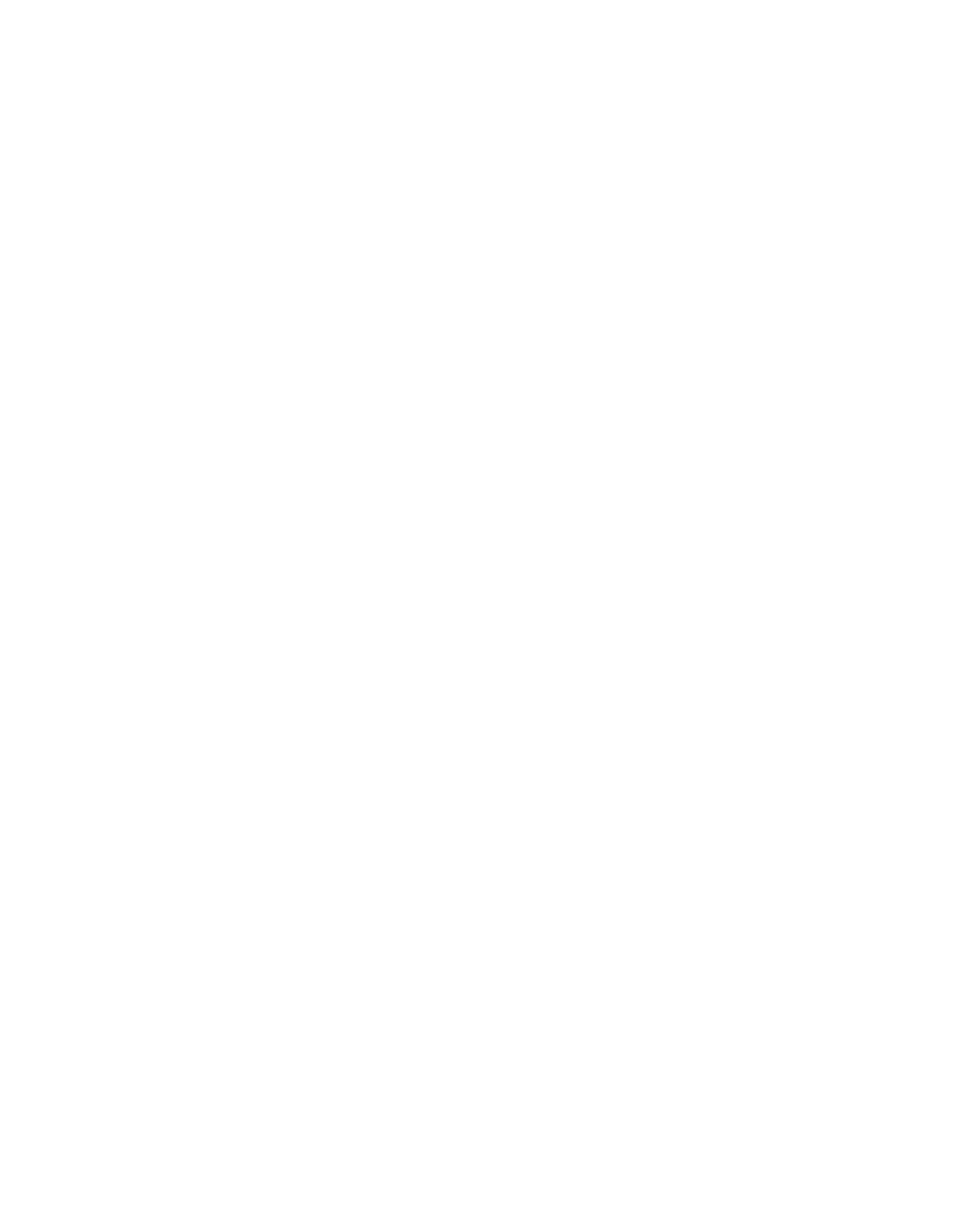## **TECHNICAL MEMORANDUM**

TO: Cal Palmer DATE: March 5, 2013

FROM: Eric Tuppan PROJECT: TE-001-001

RE: Analysis of Surface Water Temperature-Headquarters Site

In its comments on the draft Environmental Impact Statement (EIS), the Department of Ecology (Ecology) states that "*Given that leachate or stormwater runoff will be produced under either landfilling scenario, and that reduced groundwater recharge will reduce base flow in the Southern Tributary and Sucker Creek, it seems likely (emphasis added) that stream temperatures will increase as a result of either alternative. However, the first sentence of the 3rd paragraph on page 13 states, 'Stream temperatures and stream shading would not change as a result of the Proposed Action.' Ecology notes higher landfilling rates under the proposed alternative (tons received per year) would likely lead to earlier increases in stream temperatures."*

This technical memorandum examines the underlying assumptions and technical analyses that determined the effect of the landfill on stream temperatures. It then reviews whether the Ecology comments, in light of these analyses and current stream temperature data for the past 20 years of landfill operations, is supported by the data and accepted science.

## **PROBLEM STATEMENT:**

Variables that affect stream temperature include the volume and temperature of the water entering a stream, ambient temperature which varies seasonally, and streamside shading conditions. As explained in the current DEIS, there are no changes to these variables between the No Action (i.e., current landfilling conditions) and the Proposed Action (conversion to MSW landfill). The Ecology comment makes two important assertions. The first is that stream temperatures will likely rise under either alternative (even though this was shown not to be the case in the initial URS analysis done in 1992 for the now current "No Action Alternative"). The second is that higher landfilling rates as proposed in the new alternative would likely lead to earlier increases in stream temperature, although the rationale for this conclusion is not explained.

The rest of this memo summarizes relevant technical data and the observable results of mitigation efforts, already constructed and proposed, from past reports which include:

• Weyerhaeuser SW Washington Solid Waste Facility Project, Final Technical Report: Surface Water Resources. Beak Consultants Incorporated, June 1991.

TUPPAN CONSULTANTS LLC TEL 503.675.1335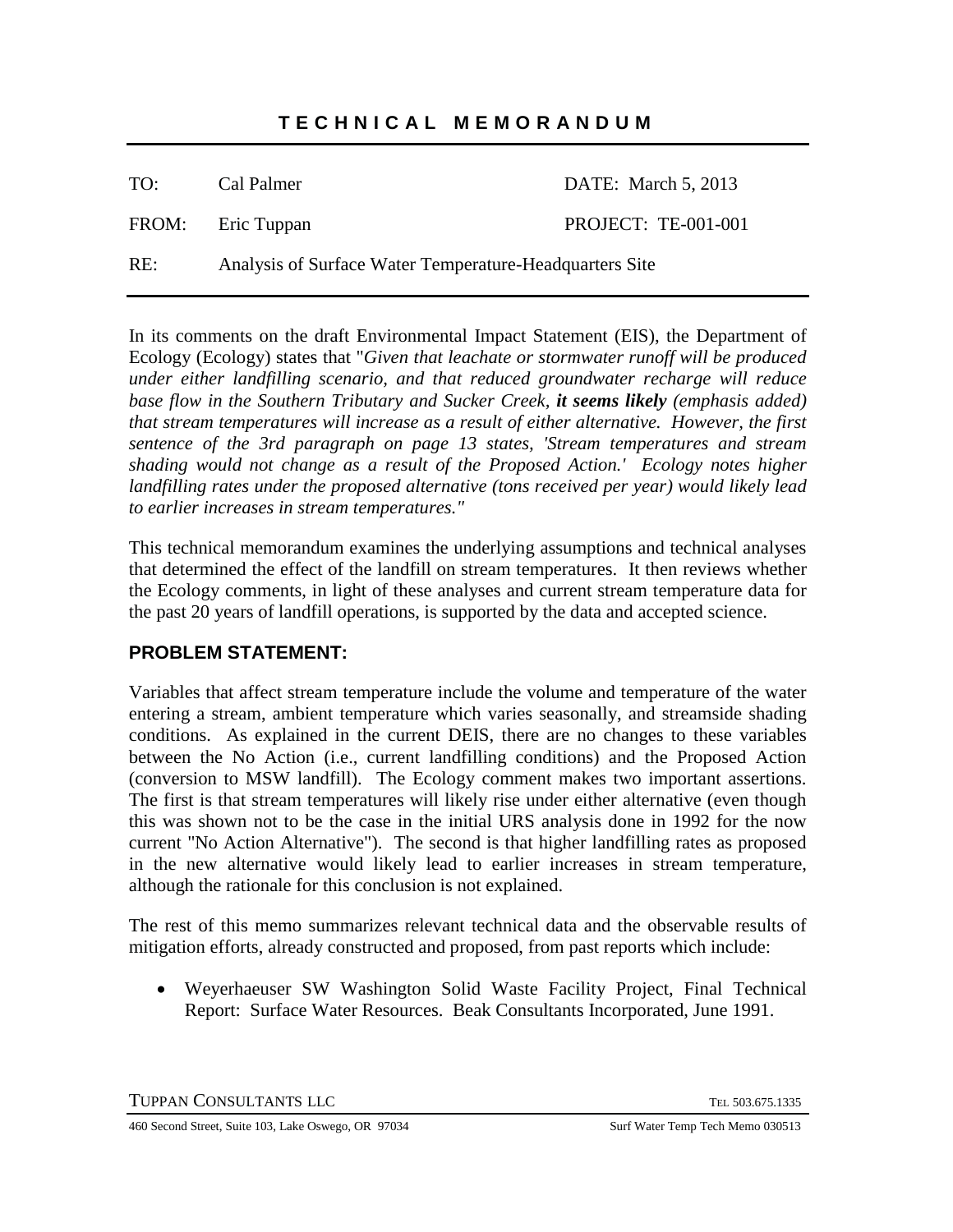- Final Environmental Impact Statement, Headquarters Camp Solid Waste Disposal Facility. URS Consultants. December 1992.
- Final Engineering Report Thiel 2013

This memo then discusses whether there are conditions that would occur under either alternative that would change these variables and whether those conditions would create a significant impact in the steam temperature.

## **PAST ANALYSIS**

## **Surface Water Resources (Beak, 1991)**

The Beak report found the following:

- Of the Sucker Creek drainage basin of 3,802 acres, the landfill footprint is 308 acres, or 8.1 percent. Of that, two thirds drains to Southern Tributary; this calculates to roughly 5.4 percent of Sucker Creek drainage area covered by landfill footprint that drains to the Southern Tributary. Drainage of the remaining one third of the footprint is ephemeral (two small swales) and shallow groundwater recharge.
- Average surface flow for Sucker Creek is 14.7 cubic feet per second (cfs) and for Southern Tributary is 2.2 cfs; Southern Tributary is 15 percent of total flow in Sucker Creek (*as a note, if you attribute that 5.4 percent of the drainage basin covered by the southwestern part of the landfill and apply that to the 15 percent [Southern Tributary percentage] of total flow in Sucker Creek, the area of drainage basin covered by the southwestern part of the landfill calculates to a contribution of less than 1 percent of Sucker Creek average flow—these estimates do not separate groundwater discharge versus direct storm runoff*).
- Approximately 90 percent of the total annual runoff occurs from November through April in response to rainfall events, when air and water temperatures are naturally lower. Summertime base flows are low, less than 1 cfs, and flows may cease on occasion – clearly they do in the eastern third of the footprint.
- The water budget shows that 63 percent of annual precipitation is surface runoff. 23.1 percent of the precipitation is shallow infiltration that re-emerges as surface water base flow in adjacent stream channels.
- Shallow groundwater intersects and discharges to stream channels within, upgradient, and downgradient of the site throughout the year, providing surface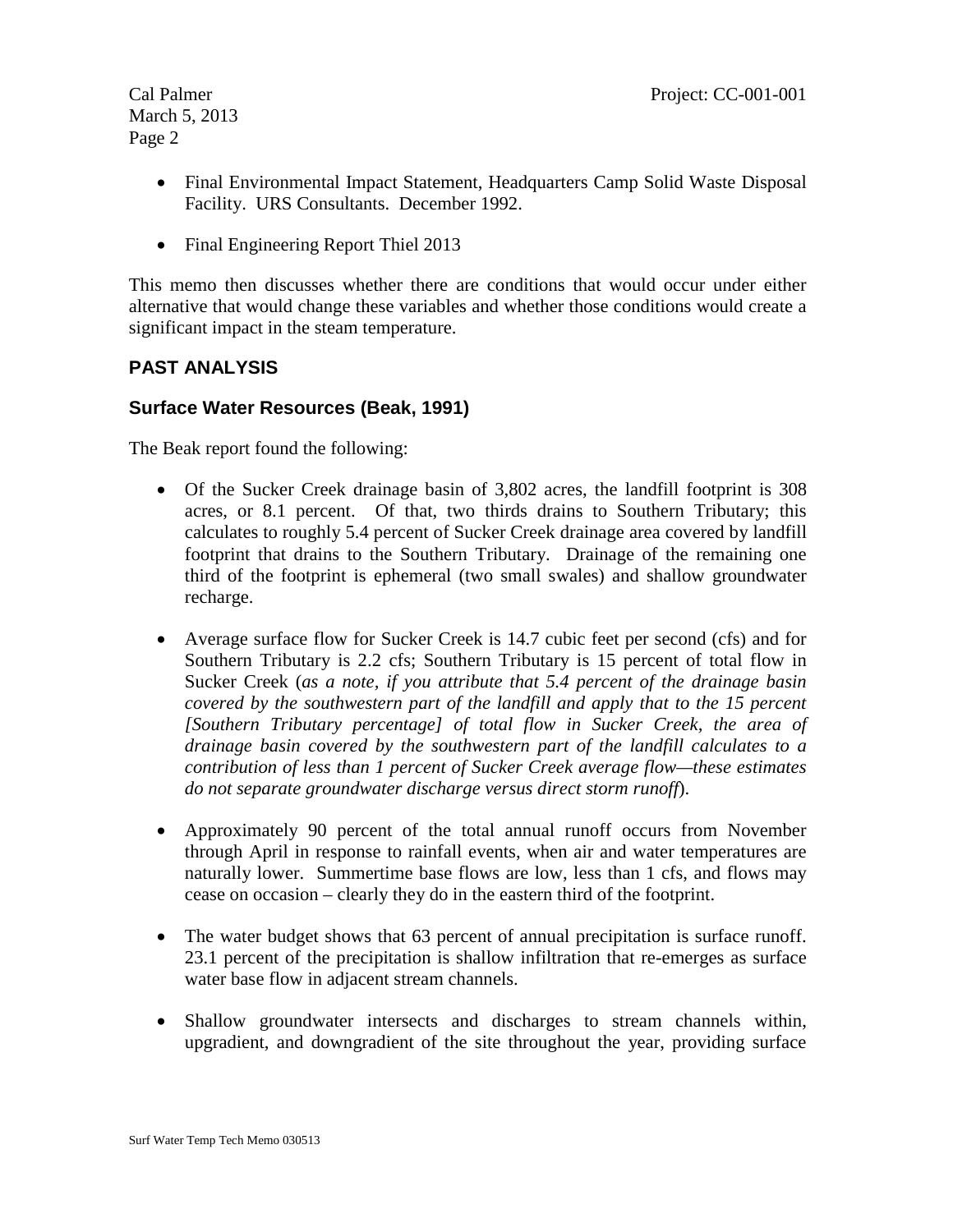water accretion and maintaining surface water channel flow, which is greatest during the wet months and recedes during the dry summer months.

- Surface water temperatures correspond to meteorological conditions with peak temperatures in mid-July through August. More moderate temperature conditions occur in the Southern Tributary compared to Sucker Creek, and are attributed to relatively steep hillslopes (less direct solar radiation to water), abundant streamside shading and perhaps a greater groundwater accretion component relative to surface discharge. Groundwater temperatures remain relatively constant throughout the year near 10°C.
- It should be noted that previous logging activities at the site and in the area have reduced the amount of natural vegetative shading. However, mitigation efforts including various plantings associated with the diversion of the Southern Tributary around the southern and western boundary of the landfill have matured significantly from the original project construction.

## **Final EIS, URS (1992)**

The final EIS from 1992 found that the proposed landfill at that time would not contribute to significant impacts (including surface water temperature and flow) in comparison to the no landfill alternative. This conclusion was based on management practices and engineering designs intended to mitigate adverse effects on the environment as summarized below.

**Runon and Diversion Channel - Stream Base Flow.** Flow quantities that used to exist solely in the Southern Tributary were divided in 1993 so that runon travels via the diversion channel (and constructed wetland) and runoff via on-site ditches and the sedimentation/detention basin (discussed in next section). The diversion channel was, in part, designed to replace lost habitat and hydrologic functions of the creek.

On average, flows in the diversion channel were initially estimated at up to 30 percent less than existing flows in the Southern Tributary, primarily because storm runoff within the landfill footprint would drain to the sedimentation/detention basins rather than the diversion channel (these flows are reunited with the Southern Tributary below the detention basin discharge point). Importantly, during the summer period when rainfall and runoff are low, the diversion channel would be expected to retain as much or more base flow than existed in the Southern Tributary for two primary reasons. First, more base flow would be gained from the wetlands adjacent to the diversion channel than is gained in the original Southern Tributary. Second, the bottom of the diversion channel includes a compacted soil-clay layer that reduces seepage loss of base flow through the stream bed.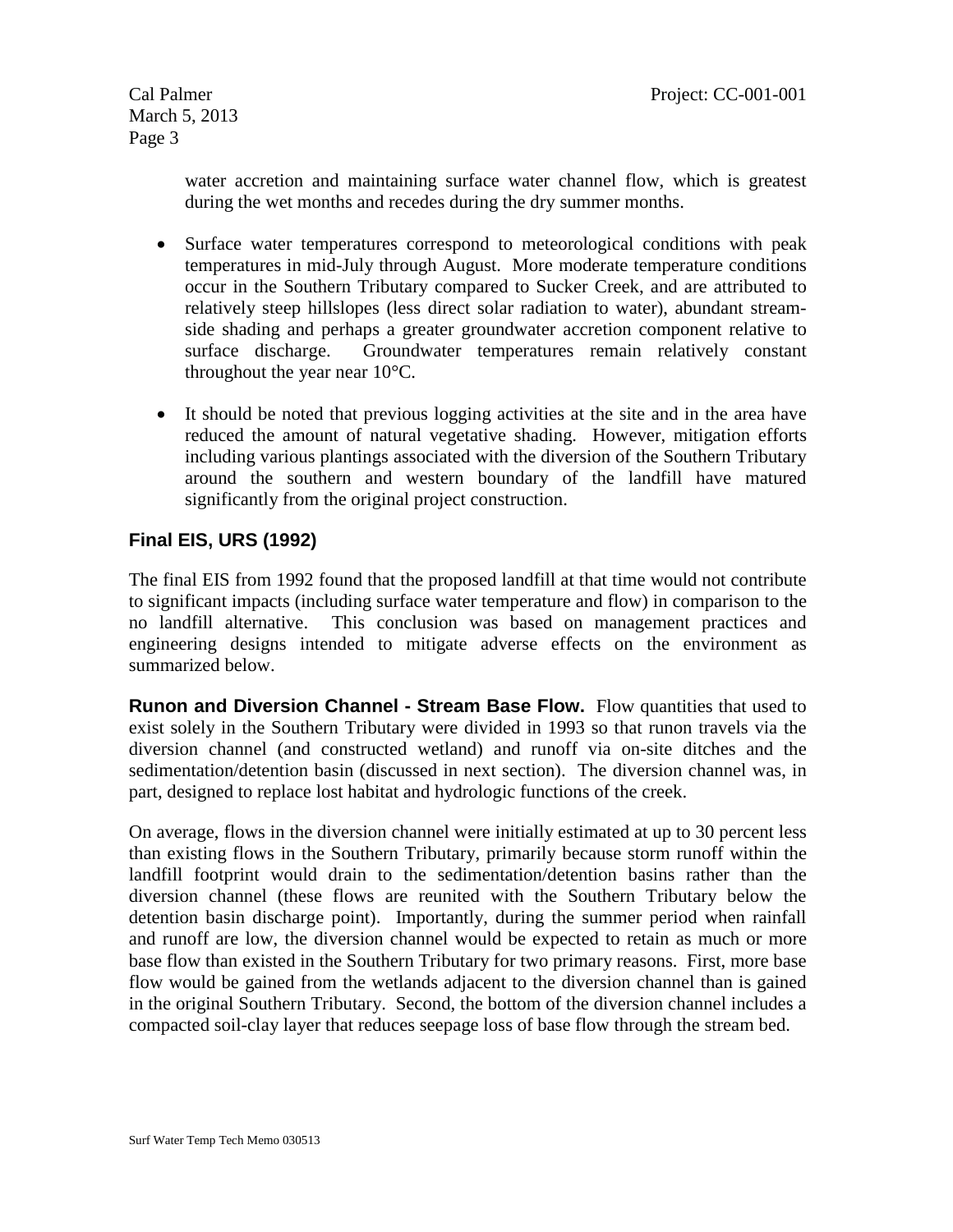Base flows normally develop in stream channels from the slow release of soil waters or shallow groundwater. The decrease in base flow varies seasonally and depends on the proportion of drainage area that is overlain by the plastic liner. During dry summer conditions, little reduction in base flow is anticipated, since little if any summer base flow accretion occurs on the site. During wetter seasons, when base flows are much higher and are contributed from a larger portion of the drainage area potentially under landfill cover, base flows could be decreased. However, much of this lost flow is regained through the stormwater collection and detention structures.

**HGCS Base Flow Augmentation.** Some base flow augmentation comes from surface discharge from the hydraulic gradient control system (HGCS). This system collects some groundwater from beneath the landfill and returns it to surface streams.

**Runoff Control - Sedimentation/Detention Basin.** Interim plastic cover on developed cell areas would reduce any infiltration of rainfall and sheds substantially greater runoff volume at a faster rate than occurs under natural conditions. As a result, runoff from these areas would be characterized by higher peak flow rates and lower base flow rates than occurs naturally. Final design calculations indicate that the sedimentation/detention basins have adequate storage capacity to detain peak flows from all storm events up to and including the 100-year storm event following landfill closure and during all interim development stages. Detained stormwater is released at a rate *no greater* than the existing peak runoff rate from the site. Therefore, the proposed landfill would not be expected to increase peak flows in the Southern Tributary, in Sucker Creek, or discharging to Silver Lake.

**Final cover and drainage to surface water.** During closure of landfill cells, a final cover is placed which consists of a composite liner with top component of polyethylene FML overlain by a drainage layer and a soil layer, and planted with shrubs and grasses. This final cover would prevent infiltration of rainfall into the waste and below the landfill footprint. However, rainfall would infiltrate into the revegetated soil and drainage layers and move downslope through these layers *in much the same manner* as it infiltrates into and moves through the soil under existing conditions. Because the final cover is designed to provide efficient subsurface drainage, runoff volumes and rates from areas with final cover would be expected to be slightly greater than under existing conditions. However, the sedimentation/detention basin(s) would continue to detain peak flows at or below existing pre-project levels. Therefore, no significant long-term impacts are anticipated

### **DISCUSSION**

To address Ecology's first assertion that presumes surface water temperature will increase as a result of landfilling requires us to assess whether variables that affect stream temperature, including the volume and temperature of the water entering a stream, ambient temperature which varies seasonally, and streamside shading conditions, have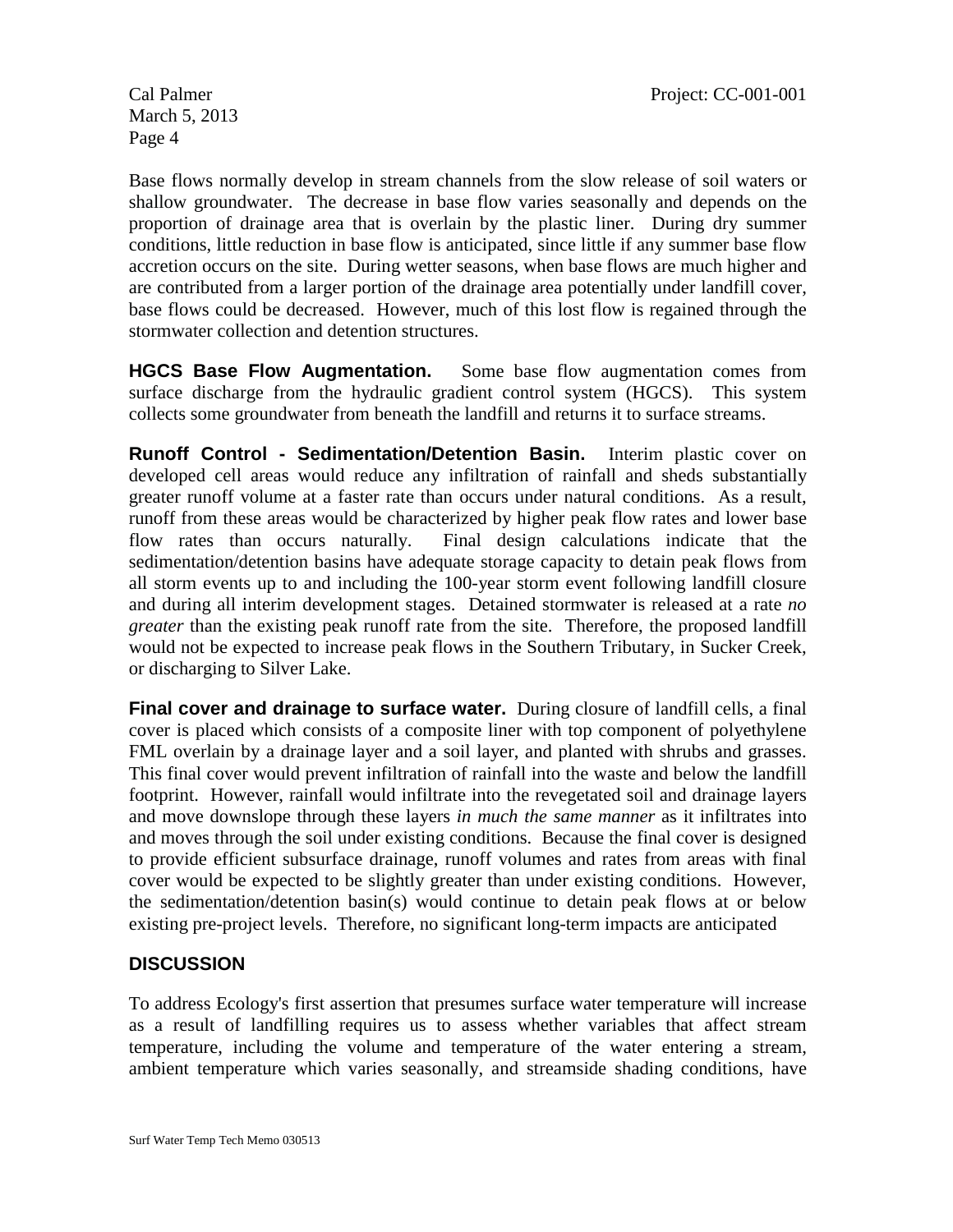changed or will change under either alternative. The current draft EIS found no changes to any of these variables, given that landfill operations will retain the mitigation measures and engineering controls constructed for surface water and that are now operating at the site. These conclusions are based on the analysis of stream volume and temperature discussed above. Contrary to Ecology conclusions, flows in Sucker Creek and the Southern Tributary are expected to be similar to pre-existing flows through a combination of: 1) the diversion channel design, 2) base-flow augmentation from the HGCS, 3) runoff control through sedimentation-detention, and 3) final cover drainage to surface water.

Ecology's initial premise that less groundwater accretion to surface water (from areas below impermeable landfill cover) will contribute to lower stream volumes and higher temperatures, while intuitively correct, is not founded on a complete assessment of the site controls that mitigate for slightly less flow from below the landfill as discussed above. Further, a review of the percentage of groundwater that could potentially contribute to the annual discharge volume of the Southern Tributary (based on surface areas below the lined part of the landfill) demonstrates it to be less than 1 percent. For Sucker Creek drainage, a small area is covered by the landfill (100 acres) that potentially shields infiltration, and thus reduces shallow groundwater recharge. However, this area is at the upgradient part of drainages, which typically contribute less to stream base flow through accretion than those regions farther downslope, especially during drier summer months.

Elements of site controls designed to maintain surface water temperatures and already implemented for the landfill include 1) sedimentation/detention basin(s) that would detain peak flows at or below existing pre-project levels, especially during heavy rainfall months when there are lower overall ambient and stream temperatures, and 2) increased base flow (from diversion channel design) during critical summer months, and 3) streamside shading along all reaches of streams contributing to site runon and diversion and to site runoff structures (i.e., in the detention basin). This includes increased shading along Southern Tributary due to the greatly expanded riparian buffer zone below the landfill, mitigation of the original project in 1993 compared to the forest lands requirements existing at that time.

Moreover, temperatures monitored in the Southern Tributary since operations began in 1993 show that the trend of stream temperatures has declined over the past 20 years (see attached figures). This can be attributed to the mitigation efforts embodied in the upper diversion channel and increased stream side shading implemented at the time of landfill construction

Ecology's comment that higher landfilling rates (i.e., higher waste flows) would likely lead to earlier increases in stream temperatures is based on two concepts that are incorrect in the assessment of this proposal. The first is that temperatures would increase by the very fact of the landfill's presence; this is clearly not the case as previously discussed. The second is that faster development under the Proposal compared to No-Action would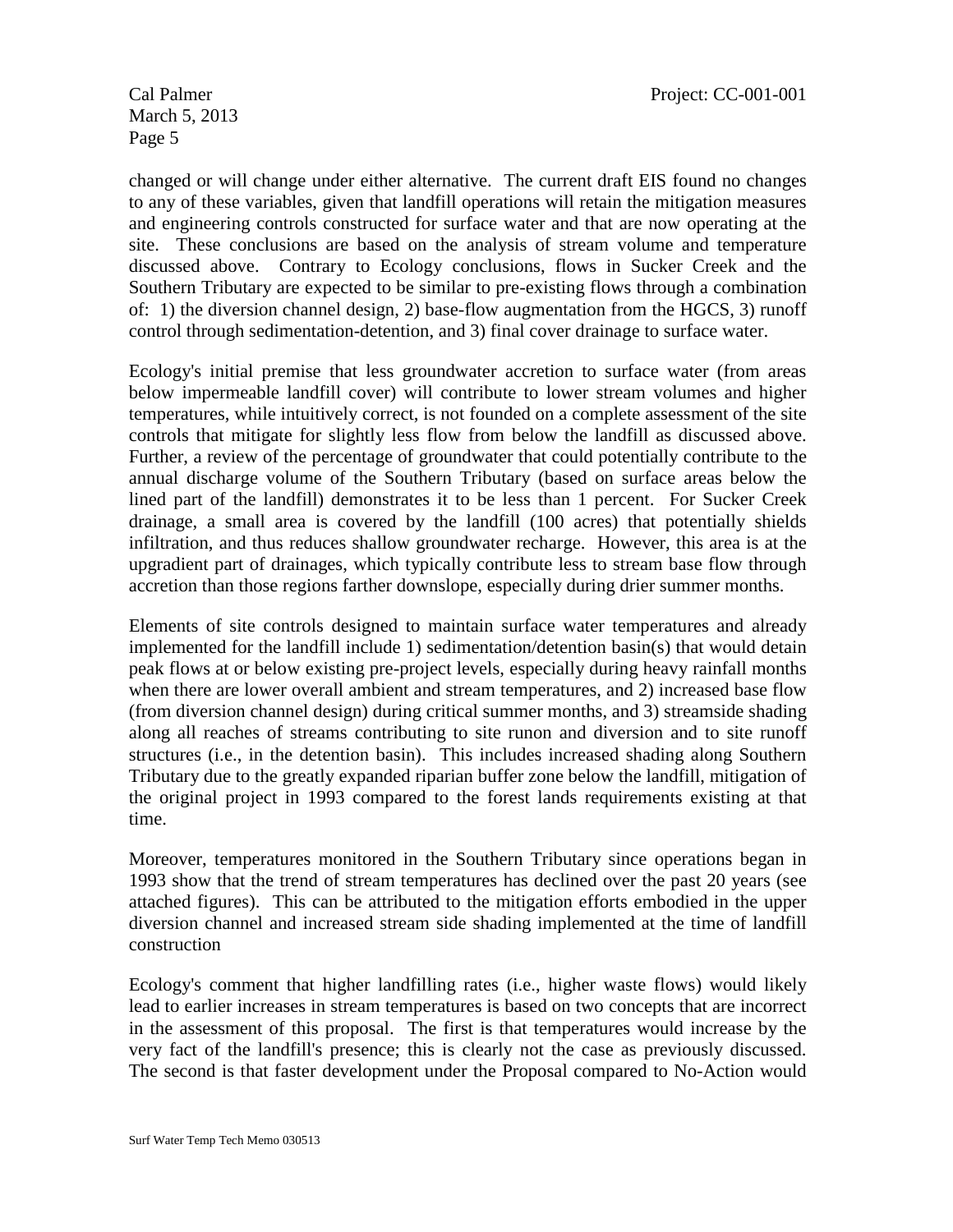somehow accelerate these increases. Increased waste flow may require slightly quicker development of landfill cell construction; however, with the current mitigation efforts now mature and use of controls during construction and operations that manage runoff, there are no conditions that could be attributed to earlier or more rapid construction that would change the variables that affect stream temperature.

Attachment: Plot of Historical Temperatures in Southern Tributary Sucker Creek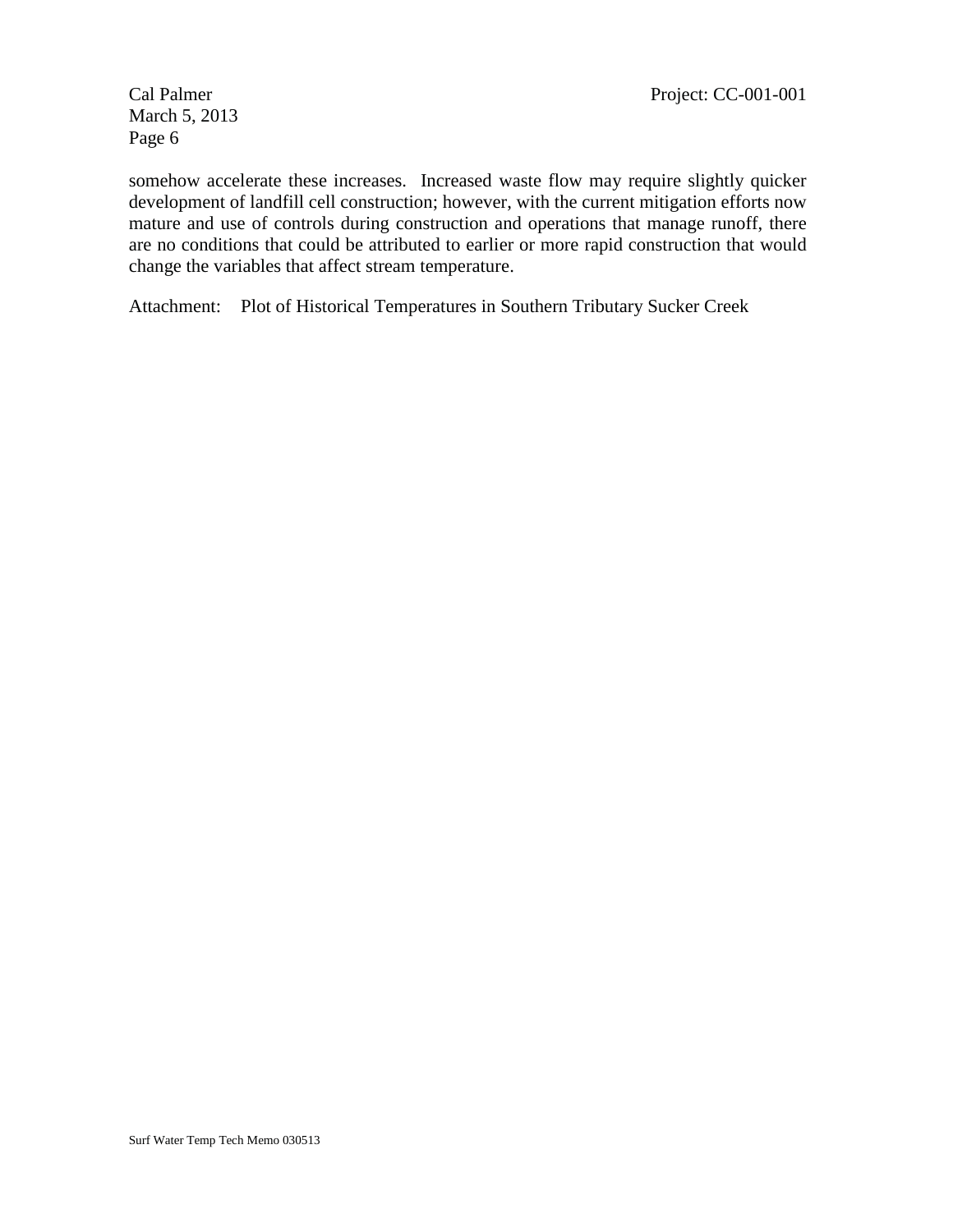## **Field Measured Temperature Headquarters Landfill Surface Water Location SS-1**

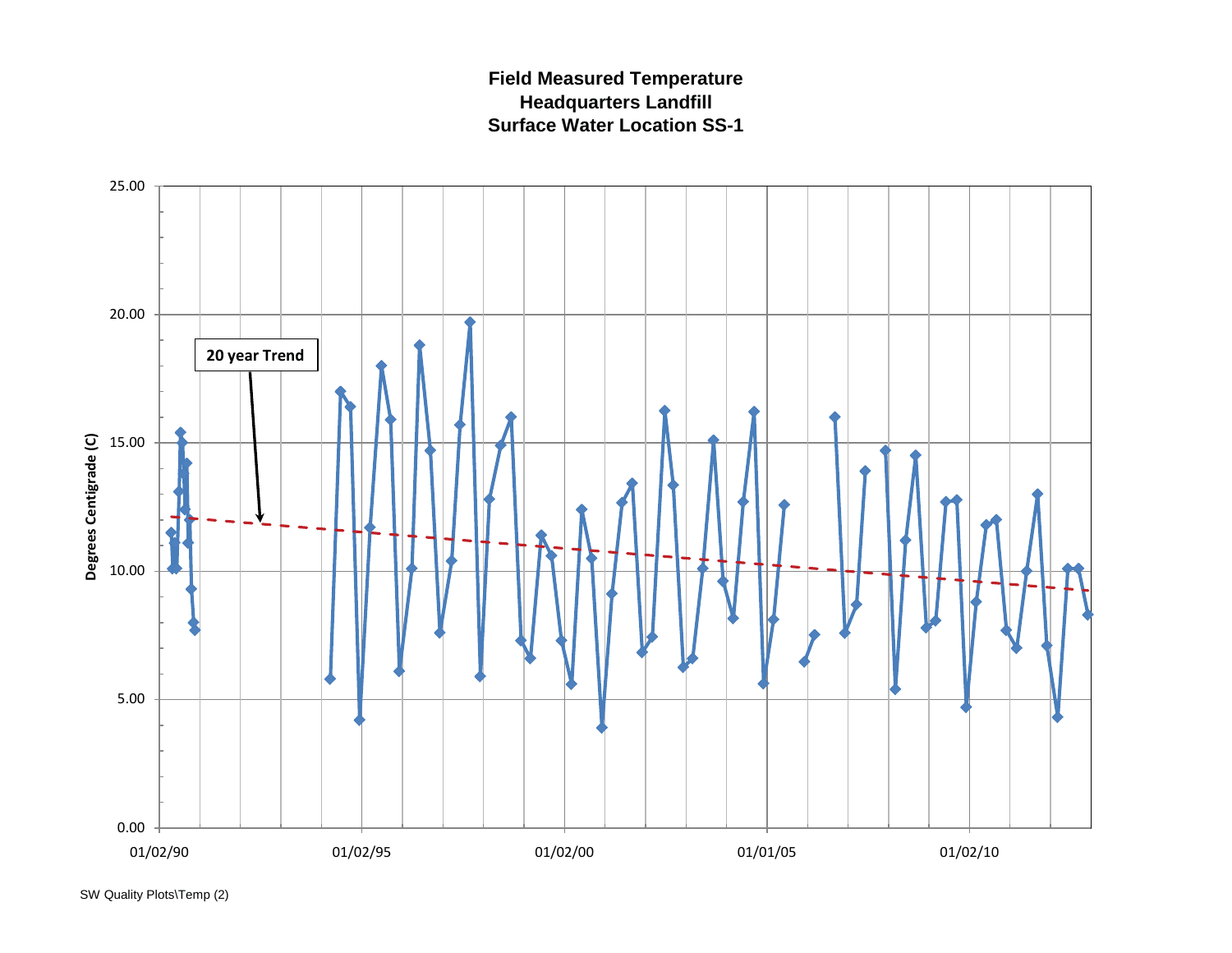**Seasonal Temperatures in Surface Water - Southern Tributuary Sucker Creek (SS-1) Headquarters Landfill**

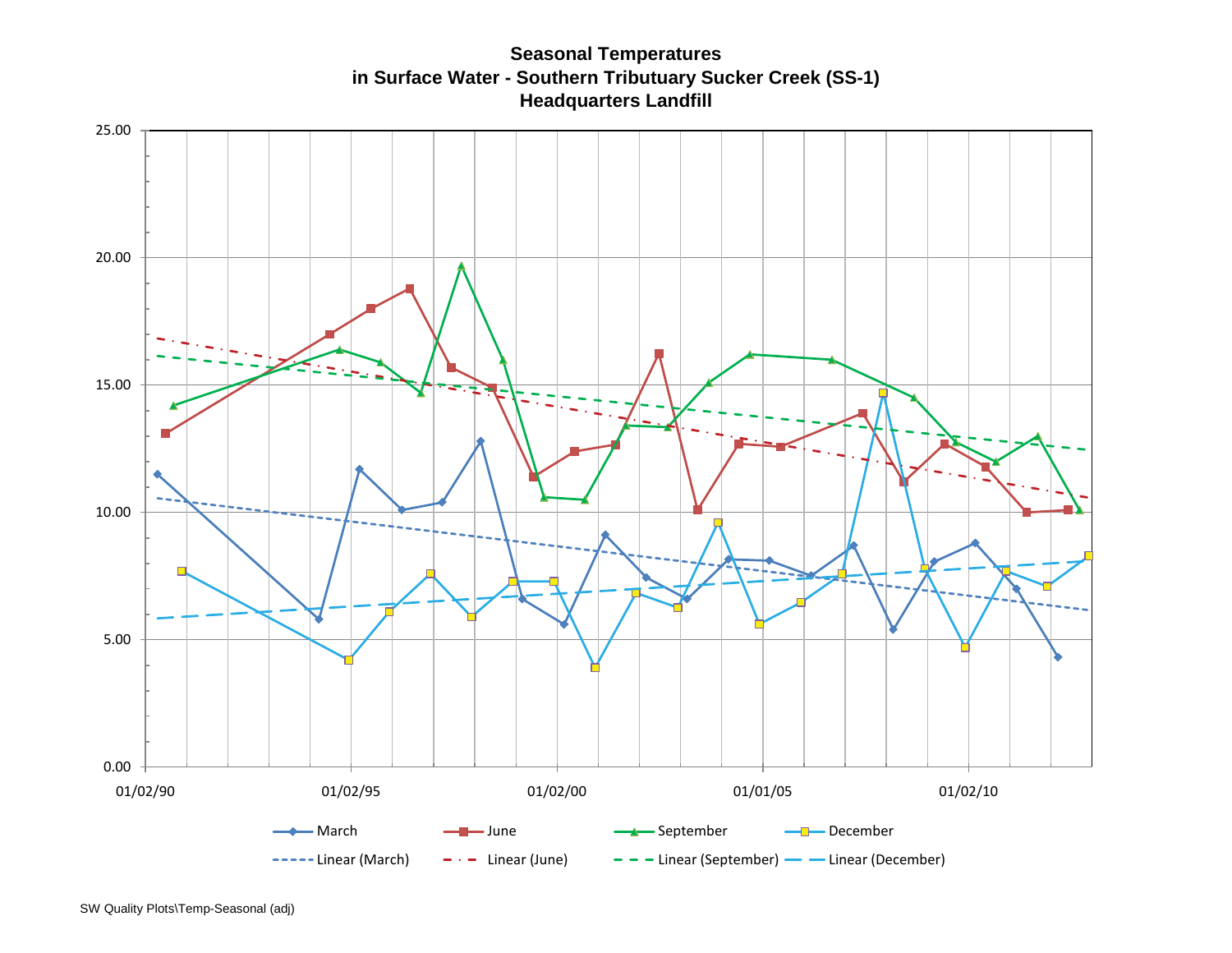## **APPENDIX G**

# **Supplemental Information on Waste Sources and Flows**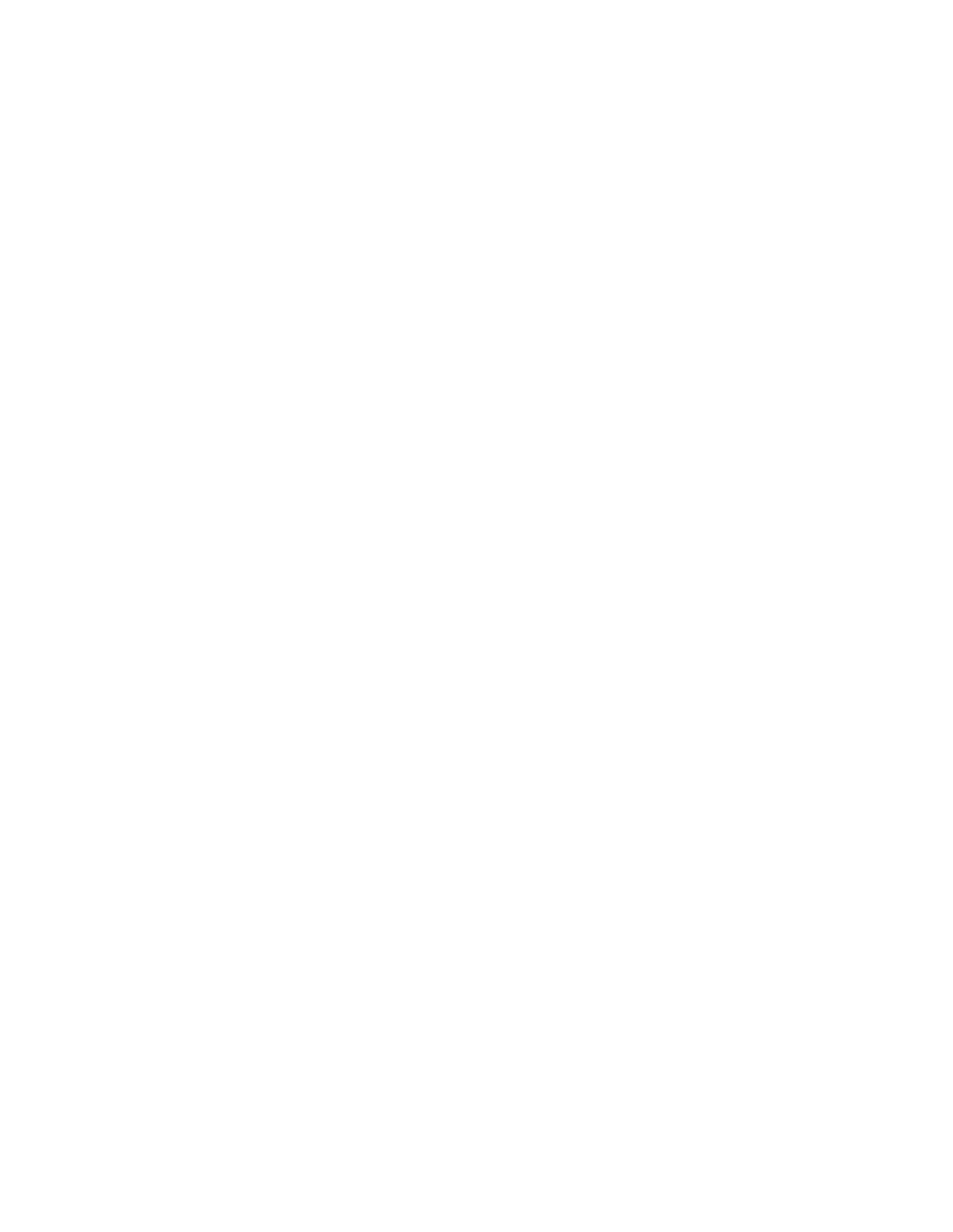|          | <b>Preparation of the Final EIS</b>                                             |
|----------|---------------------------------------------------------------------------------|
| SUBJECT: | Cowlitz County Headquarters Landfill Project: Additional Information to Support |
| FROM:    | Cal Palmer, Energy and Environment, LLC                                         |
|          | Art Campbell, Herrera Environmental Associates, Inc.                            |
| TO:      | Phil Rupp, Cowlitz County Department of Building and Planning                   |
| DATE:    | February 28, 2013                                                               |

You have asked for additional information from the project team concerning the County's purpose and description of the above project, particularly as relates to the projected types, volumes, and sources of waste that may be disposed at the Headquarters Landfill over the course of its life. This memorandum is intended to furnish that information.

### Purpose and Summary of Likely and Maximum Annual Average Waste Flows

To address some of the comments you received on the DEIS, we need to clarify what we are projecting and why. We are attempting to project two estimates: first, a reasonable expectation of the likely longterm annual average waste quantity delivered to the landfill sustained over its life; and second, a reasonable maximum, the upper limit of that annual average quantity.

The first projection is useful for sizing and estimating costs of operational components, planning the timing of capital projects, and other decisions that are based on what one thinks the future is likely to hold. More importantly from a SEPA point of view, it is necessary for determining whether in each element potential adverse impacts that could be significant are likely, and if so then the nature of available mitigation methods. The second, maximum projection is useful for framing the level of uncertainty that is residual in the first, the likely projection. In making such estimates, it is important to remember that the Headquarters Landfill is a very long-lived facility (e.g., ~100 years), so waste flows and other projections for future events beyond the next one or two decades is speculative to a degree; there are no "right answers" to waste projections into the distant future.

In direct response to the Ecology comment concerning likely and maximum waste flows, the Proponent is proposing the following:

- The likely long-term annual average waste flow is 490K tons/year, as presented in the DEIS;
- The reasonable maximum long-term annual flow is in the range of 600K 700K tons/year.

The likely average waste projection has been determined largely based on current experiences of the County in managing its municipal solid wastes (MSW) and industrial waste, and of Weyerhaeuser through operating the Headquarters Landfill for the past twenty years. We summarize below some of the considerations that build that projection of 490K tons/year sustained over the long-term. Further detail is provided in the DEIS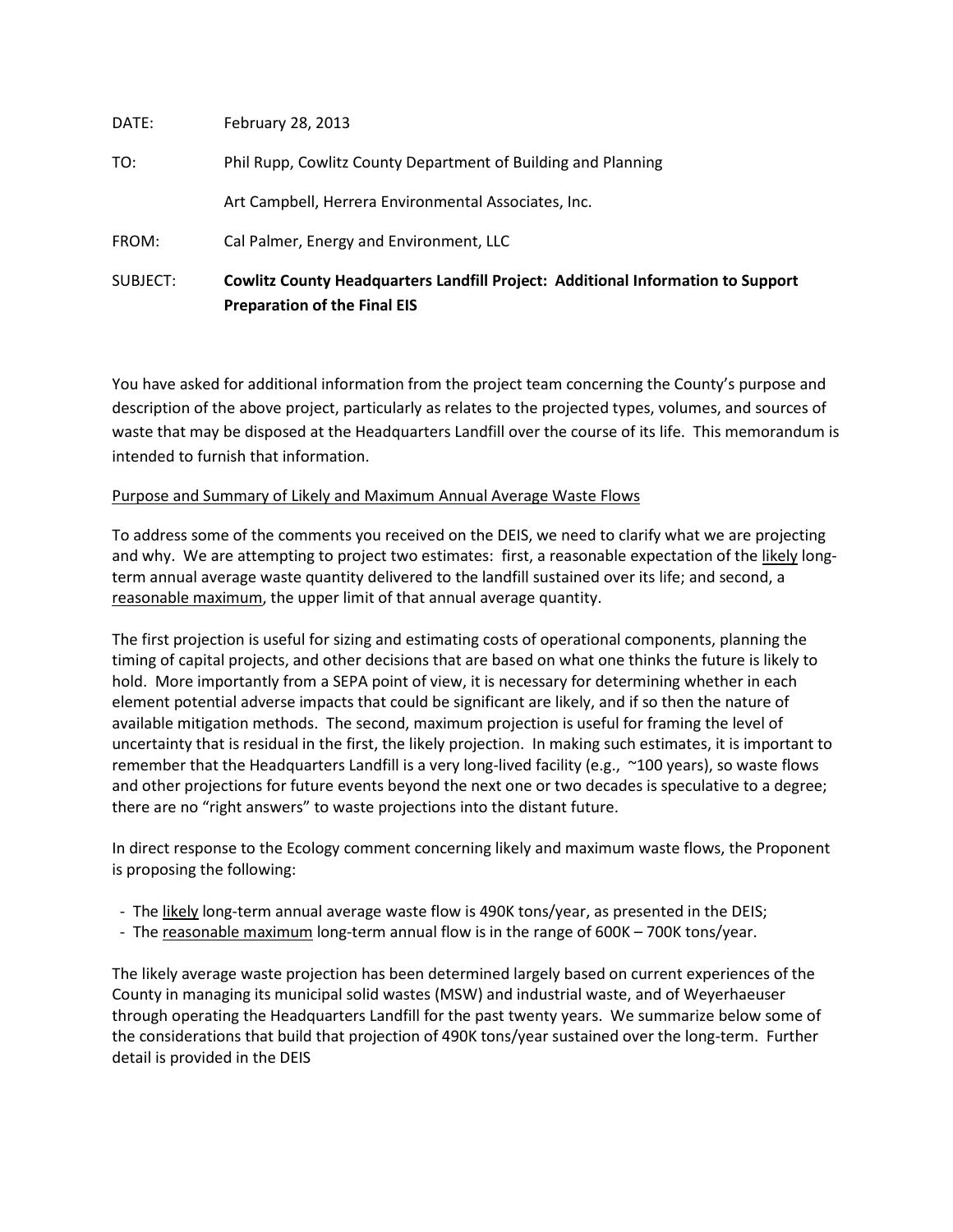The maximum average waste flow that we would reasonably expect has been developed by evaluating the long-term economic development plans and prospects that are in place in southwest Washington including Cowlitz County, and then making a judgment as to what a realistic outcome might be in terms of demand for solid waste disposal at Headquarters Landfill. Again, this projection is not what we think will happen, but is reasonable as to what could happen.

### County Project Objectives

Of the important goals that can be achieved in part by the proposed action, the County has two project objectives that particularly relate to the waste flow projections:

- (1) the long-term cost-effective management of its MSW in a manner that significantly improves the County ratepayers' outcome compared to the No-Action alternative; and,
- (2) an effective industrial economic development strategy, which among other dimensions includes offering an attractive utilities and public works infrastructure, including environmentally protective and cost-effective waste management system.

Both of these objectives provide a fabric for considering assumptions about the future as will affect the region's reliance on the Headquarters Landfill for solid waste disposal over future decades.

### Economic Development

As a backdrop for projecting both likely and maximum waste flows over the long-term, the regional economic development programs are clearly germane. Cowlitz County (and the region) has suffered significant deterioration of its industrial base over the past twenty years, as evidenced by declines in employment, industrial output, tax revenue and similar economic measures. In response, Cowlitz County's economic development strategy is in part to revitalize its economic policy and infrastructure framework so as to grow existing manufacturing investment, and to also attract new industrial production to the County<sup>i</sup>. It hopes to capitalize on its inherent competitive advantages, which include its extensive forest resources, its excellent access to marine, rail, and truck transportation, a still very large industrial sector with diverse facilities, and its highly trained and productive industrial work force. Cowlitz County's economic development plan identifies business concerns for infrastructure services as one of the impediments to future growth (see

http://cowlitzedc.com/documents/CowlitzEDCStrategicPlan.pdf).

The Cowlitz County strategy is generally similar to that of neighboring counties, particularly of Lewis, Grays Harbor, Mason, Pacific and Wahkiakum Counties. See, for example their economic development plans at: http://www.graysharbor.org/downloads/GraysHarbor\_2009\_CEDS.pdf ; http://www.lewisedc.com/owners.html; http://www.credc.org/business/pdf/manufacturing2011.pdf.

The industrial component of the southwest Washington economy, including Cowlitz County, has largely been natural resource based (i.e., forest products manufacturing). Additionally, however, there are numerous economic success stories in primary metals, agriculture/food processing, and other sectors. It is not possible to know today in which sector(s) the economic development strategy will have most effect in the future. However, most of the likely possibilities involve facilities that produce significant solid wastes.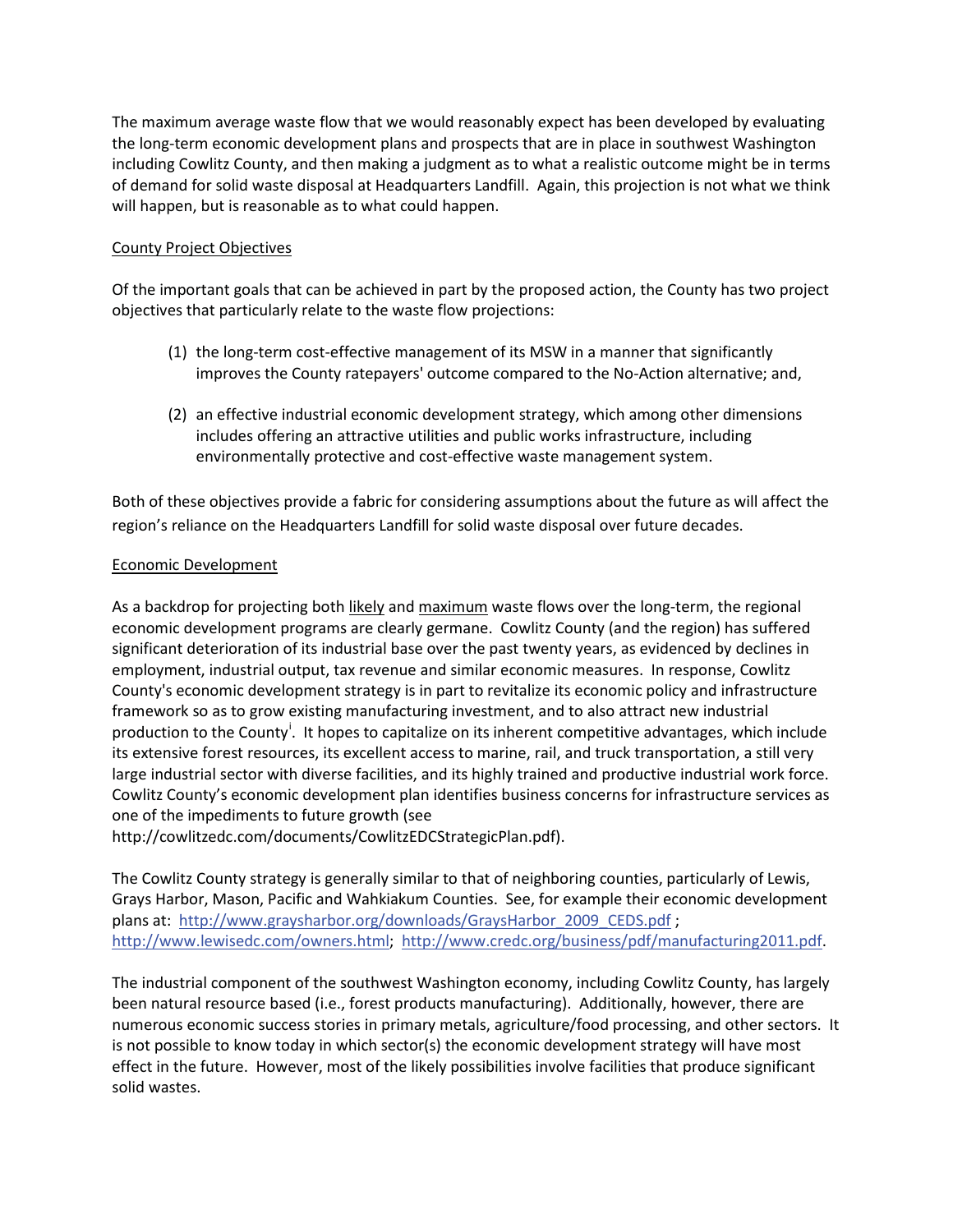In summary, as a region the general economic development effort emphasizes industrial development and diversification in sectors that typically generate significant residual waste from production processes. None of the neighboring counties appears to have a realistic prospect for a significant regional waste disposal facility for these wastes, and may be faced with some degree of long-haul transport to and disposal in eastern Washington or Oregon in the future. Therefore they each represent a potential source of increased waste production, some of which may be delivered to the Headquarters Landfill.

### The Likely Annual Average Waste Projection

The DEIS presents our view of a reasonable if appropriately conservative projection of the long-run annual average waste flows to the landfill over at least the next several decades. It projects 490K tons/year as the annual average on a sustained basis. The projected waste volumes presented in Table 2 of the DEIS were not directly the subject of comment, but assumptions inherent in the projection are responsive to some of the comments, and include the following bases:

- 1. It is assumed that execution of Cowlitz County and/or regional industrial development and diversification programs will achieve at least low to moderate growth;
- 2. The resulting waste mix and volume projection results in a ~40% increase in average annual flow under the proposal compared to current conditions, projecting 490K tpy beginning 2017, versus 340K tpy in 2011 (when County MSW is included);
- 3. MSW is assumed to grow in accordance with the Solid Waste Management Plan's low-growth model, with any additional growth in gross MSW volumes mitigated by aggressive future expansion of waste reduction and recycling programs;
- 4. Predicting annual rates of growth for industrial waste is challenging at best, certainly compared to MSW which is largely population-driven and generally changes only gradually. We conservatively assumed a step-increase in industrial waste to the landfill occurs by 2017 rather than gradually build to it. As noted in the DEIS, this contemplated growth in industrial waste will for the most part be available to and could be captured by Weyerhaeuser under the No-Action alternative, as well as to the County under the proposed action.

### The Maximum Annual Average Waste Projection

Regionalization of waste transportation and disposal is common in many regions including most of western Washington, and it has characterized operation of the Headquarters Landfill since its inception. Weyerhaeuser routinely disposed and continues to dispose of waste generated as far away as Springfield, Oregon, Everett, Washington, and Aberdeen, Washington. The County intention is to continue Weyerhaeuser's practice of attracting solid wastes from the region so as to operate the facility with favorable economic results. In the above waste projection, which is summarized in the DEIS, it was recognized that some of the waste may come from counties neighboring Cowlitz County, and not from within Cowlitz County. Some obvious wastes that would likely flow to the Headquarters Landfill (such as 20K tons/year of MSW from a nearby county) were included. Some of the industrial waste is assumed to be from outside the County as well.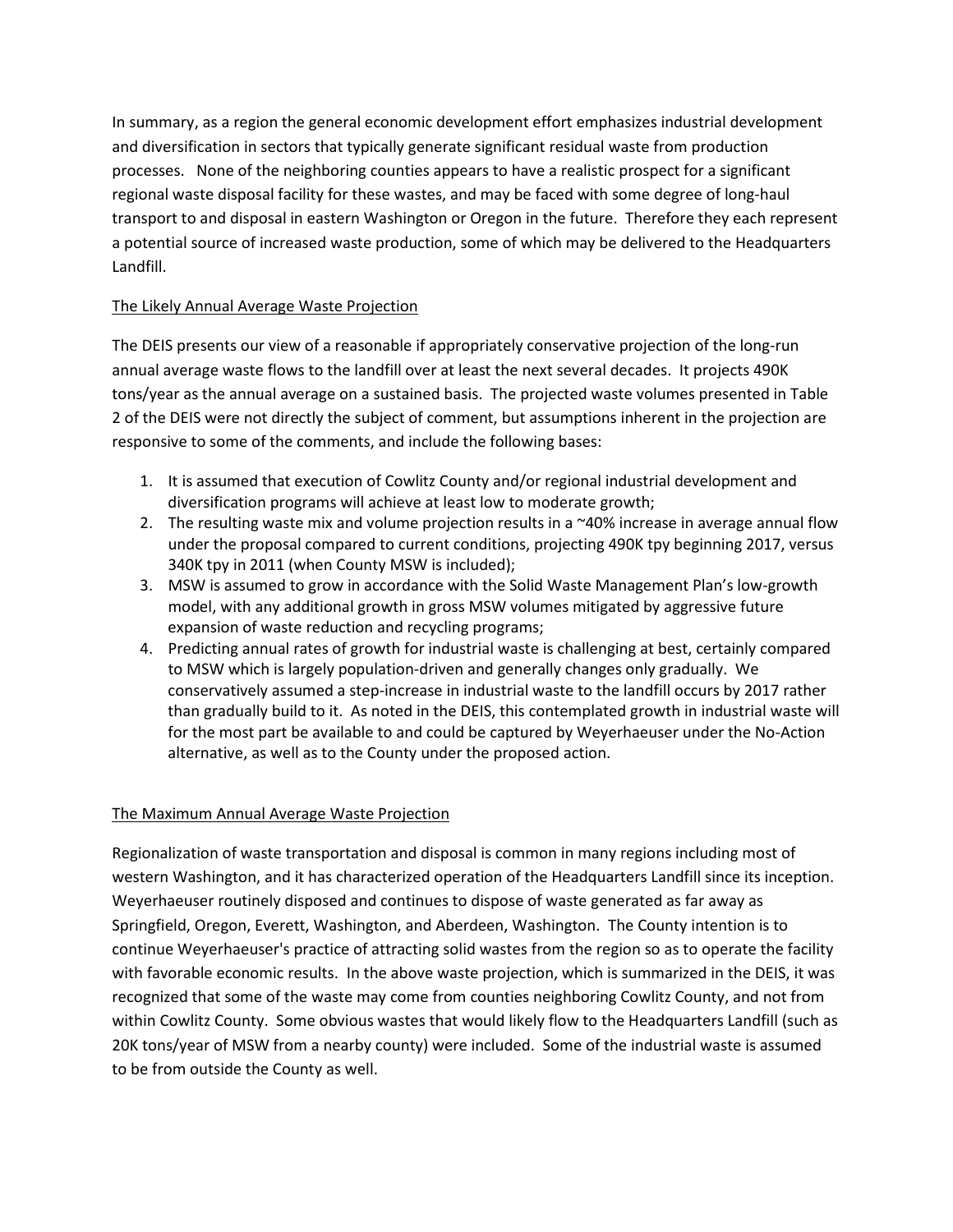Our view of a reasonable expectation for the maximum sustained waste flow to the landfill, expressed again as a long-run annual average, is about 600K to 700K tons/year, and is based upon the economic development assumption summarized above. Several forest products manufacturing facilities have been curtailed or closed at least temporarily in the past decade, both within Cowlitz County and in neighboring counties. Every jurisdiction is working hard to re-open or re-purpose some of those, and/or to otherwise attract industrial investment. It is reasonable to expect some success will be achieved over time. For this maximum scenario, then, a set of industrial expansions is assumed to occur that aggregate to the equivalent of one significant pulp mill, wherein an incremental 100K-200K tons/year of solid waste could be generated. Clearly, it is not suggested that the development *will be* a pulp mill, but such a mill is a useful benchmark in light of the region's history, to consider the likely maximum annual waste volume. Hence, we believe a maximum sustained waste flow of the order of 600K - 700K tons/year is reasonable.

#### The One Million Tons/Year

In describing the County's proposed action, the DEIS stated, "The maximum proposed annual waste volume would be the same as the currently permitted maximum of 1 million cubic yards"." This sentence is unintentionally slightly misleading – the County has never believed that under its proposal a reasonable maximum annual average waste flow sustained over decades would be so high. The statement was based on the existing permit conditions currently imposed on the operation of the Headquarters Landfill by Weyerhaeuser, not on the County's proposal nor its realistic expectations for future waste volumes. Several comments concerned the above threshold. On the other hand, and as mentioned in the DEIS, we do believe that peak period flows, during which significant remedial project activity could occur over several months or even as much as a few years, may result in waste deliveries to the landfill at a rate approaching 1 million tons/year, but for much shorter periods than the long-term averages described here.

In response to the comments concerning analyses summarized in the DEIS utilizing the current Weyerhaeuser permit limit of 1 million tons/year, the Proponent does not intend to propose nor desire a specific numerical cap to the facility's ability to properly receive and manage waste for disposal. We are not aware of any MSW landfill in Washington which has an annual cap imposed by its solid waste handling facility permit. In providing the analyses referenced, we simply recognized the existence of the current permit limit, and acquiesced to using that waste flow scenario for determination of significant adverse impacts. It was intended to be an appropriate complement to the primary analysis of the reasonably expected waste flows described above for determination of possible impacts, their significance, and any necessary mitigation. Especially important was an understanding of the potential for significant adverse transportation impacts if there were to be future projects or other circumstances that would lead to a period of waste flows near that level. We also evaluated the proposed landfill gas collection and treatment system for capacity and determination of impacts.

A final point related to the million-tons scenario is one of economic value of the landfill to Cowlitz County. The County has negotiated to purchase the landfill and related assets from Weyerhaeuser at a substantial cost to the County. As stated, the County's application for an MSW permit does not seek a